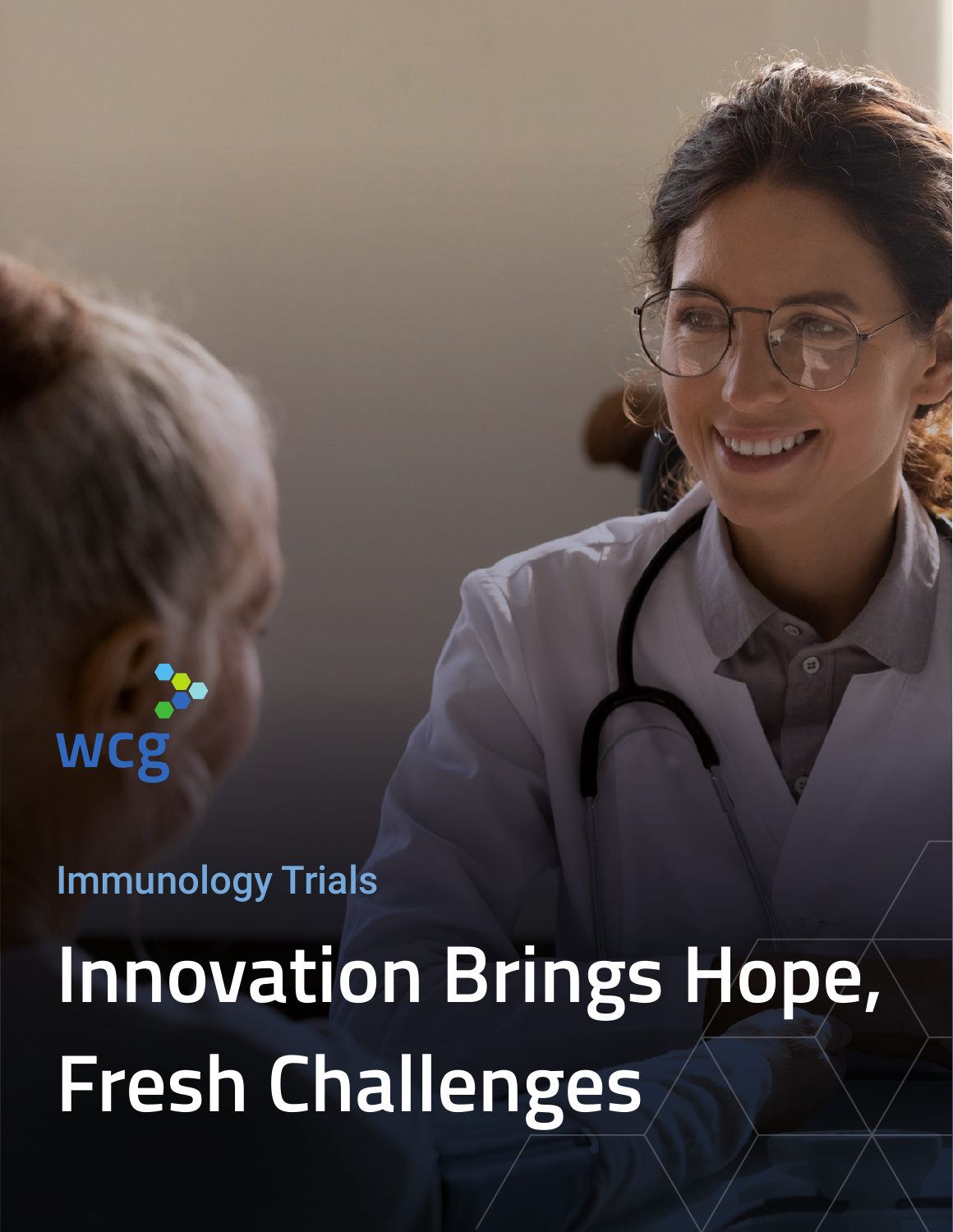The cost of developing drugs continues to escalate. Estimates vary, but the Tufts Center for the Study of Drug Development estimated the out of pocket pre-tax costs to be \$1.4 billion per approved new product in 2013 dollars<sup>1</sup>. It is not unreasonable to assume that this has continued to rise over the intervening years, especially with the increasing complexity brought by developments in the areas we discuss in this paper. In view of these rising costs it is more crucial than ever before that Sponsor companies try to mitigate against failure and delay in their drug developments.

In this article, we will explore aspects of immunology clinical trials that deserve particular focus in order to provide the greatest opportunity for success.

mmunological therapies are now offering hope to thousands of patients across diverse therapeutic areas. Although immunology may seem like a very modern development, it is, in fact, partly rooted in the discoveries of phagocytosis and neutralizing antibodies in the late 1800's. Fast-forward to the 1960's when transplantation biology and immunochemistry laid the foundation for much future work, and B lymphocytes (antibody producers) and T lymphocytes (immunity regulators and effector cells) moved to the focus of attention. The invention of monoclonal antibodies, laboratorymade proteins that reproduce the immune system's ability to target specific antigens, has moved immunotherapy into a new era². The

first clinical therapeutic monoclonal antibody, Orthoclone OKT3® (muromonab-CD3), was approved by the FDA in 1986. The growth in this area has continued, and in recent years FDA has approved multiple monoclonal antibodies each year across many therapeutic areas.

In addition to the use of small molecules, a variety of factors make the immune system a favorable target for a broad array of cell and gene therapy interventions. For example, lymphocytes have a unique capacity for clonal selection and expansion during immune development, and in response to infectious disease or cancer. This means that genetic interventions targeting a small number of parent cells can result in expansion of large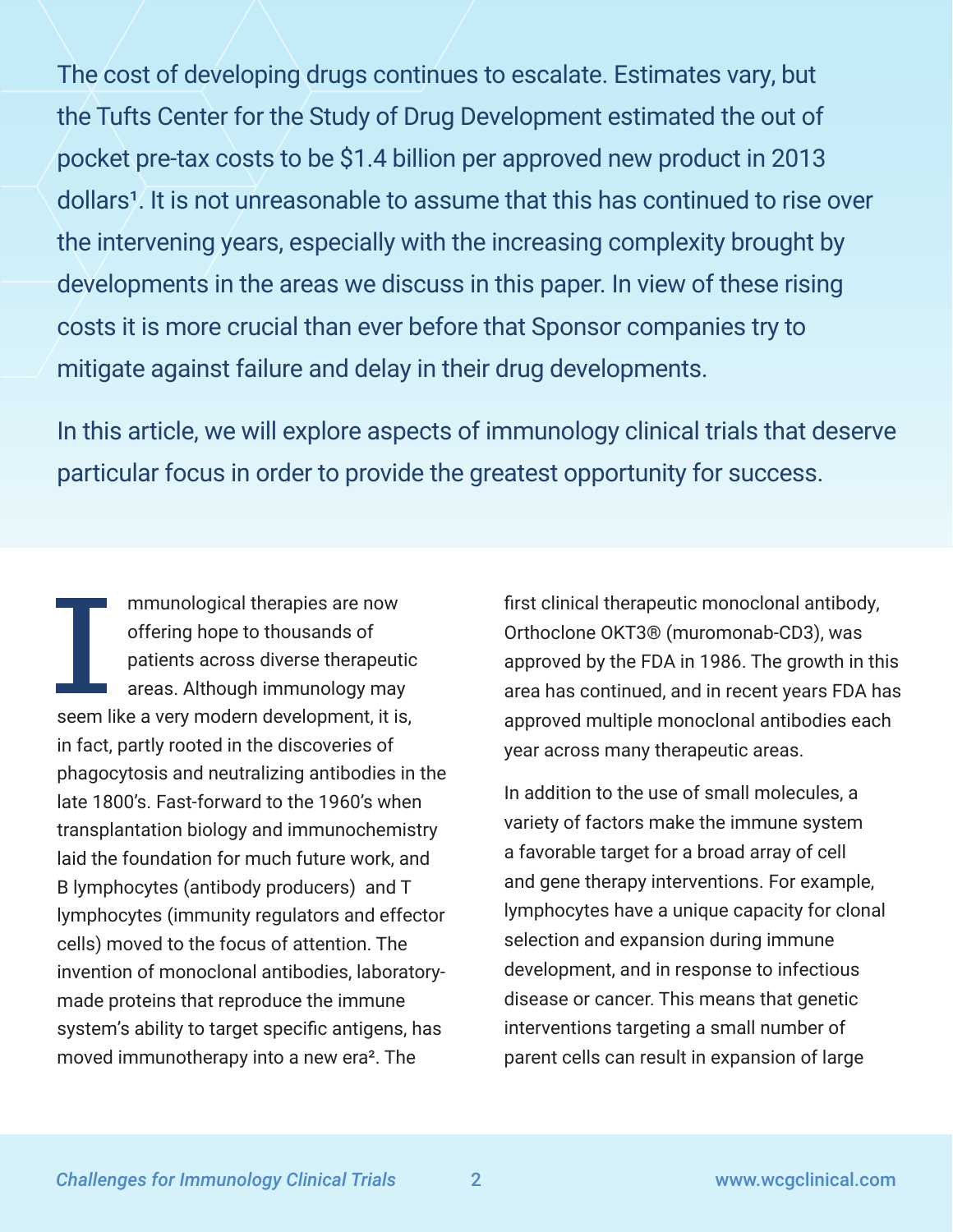populations of engineered immune effector cells. Furthermore, the stem cells that supply the entire hematopoietic system are derived from precursors that can be isolated and manipulated in vitro using established methods. This makes it much easier to genetically modify immune compartments compared to other tissue types such as muscle or neurons. The first approved product officially recognized by the FDA as "gene therapy" was a genetically engineered T cell product (KYMRIA™).

# **The Challenge of Subjective Endpoints**

Many diseases that are the target of immunotherapy have subjective clinical trial endpoints and rely on the patient for accurate reporting of symptoms. Arturo Morales, PhD is Vice President, Data and Technology Solutions at WCG and has extensive experience in the real-time review and assessment of clinical data, with the aim of correcting issues that may negatively affect their outcome. He says: "Anytime we ask a subject or rater to report a symptom in a trial, we are attempting to convert a subjective measure into an objective one." Crohn's Disease is a good example, where patients needs to accurately report number of stools as well as report on their pain  $-$  a well-known subjective endpoint. In another example, atopic dermatitis, although the size of skin lesions may be measured, reporting of subjective symptoms such as itching is also key. Oncology and rheumatology trials are prime examples which include objective radiological primary endpoints but usually include key secondary endpoints that are subjective, such as pain and quality of life evaluations.

The key to the success of Dr. Morales and his colleagues at WCG Analgesics Solutions, is to identify quality biomarkers that can act as surrogates of underlying data quality issues that affect the ability to separate the investigational drug from placebo or other treatments. Dr Morales goes on to say that: "We depend on the accuracy and consistency of that 'conversion' to evaluate the success of the trial. To give the drug the best chance to show if it works, we must monitor for issues with data quality, integrity and accuracy and we must attempt to correct issues in real time."

These digital biomarkers of quality are then used to monitor blinded trials and systematically deploy interventions to address issues as they are identified. *What does this look like in practice?*

• An ulcerative colitis trial used both the Inflammatory Bowel Disease Questionnaire (IBDQ) and the 36-Item Short Form Survey (SF-36) to evaluate participants. Concordance is expected between IBDQ item 8 and SF-36 item 32; both assess the impact of health issues on social activities.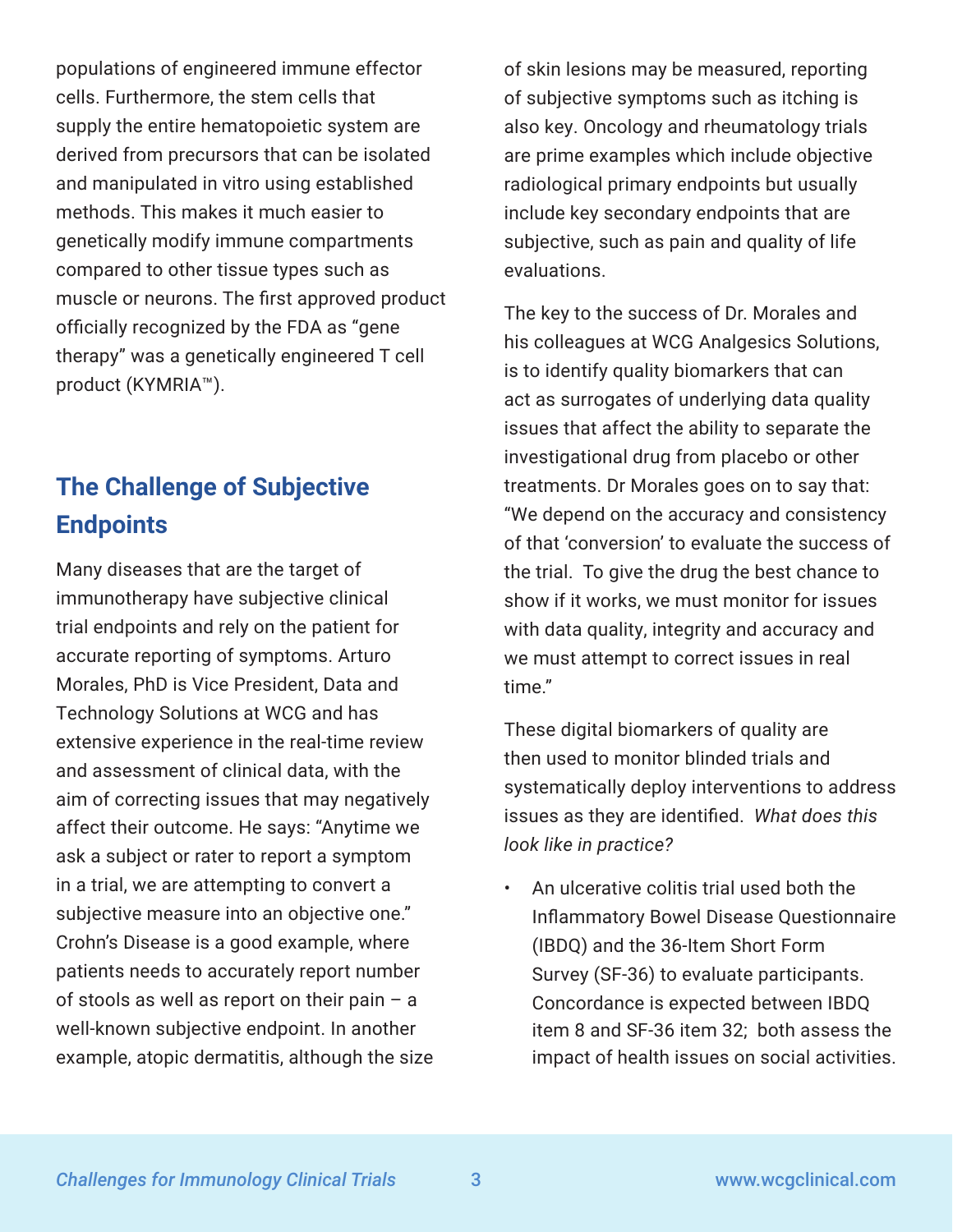- At the subject level, 16 out of 228 participants (10 on drug and six on placebo) showed a high level of discordance between these two items and did not separate drug from placebo validating this as an accurate predictor of assay sensitivity.
- At the site level, we showed that sites with low discordance on these same items separated drug from placebo, while those with high discordance did *not* separate drug from placebo. This is based on normalized scales aligned in the same direction, where we find that >30% normalized discordance between similar questions is usually significant.
- We applied this same principle to other measures in the trial, for example the concordance between item 1 on the SF-36

(general health) and daily diary well-being, with the same outcome.

If sites are monitored throughout the trial for signs of discordance in ratings such as those described above, then issues will be detected early and remediation can take place that improve trial outcomes by improving the quality of the data without introducing bias (see Figure 1). Remediation includes re-training of site staff and participants, depending on the outcome measures, as well as monitoring for data quality. Discussion with the sponsor about the trial screening criteria, where the goal is to balance appropriate patient selection with the right disease state and the ability of those patients to report their symptoms accurately, is also an important part of this process.



*Challenges for Immunology Clinical Trials* 4 www.wcgclinical.com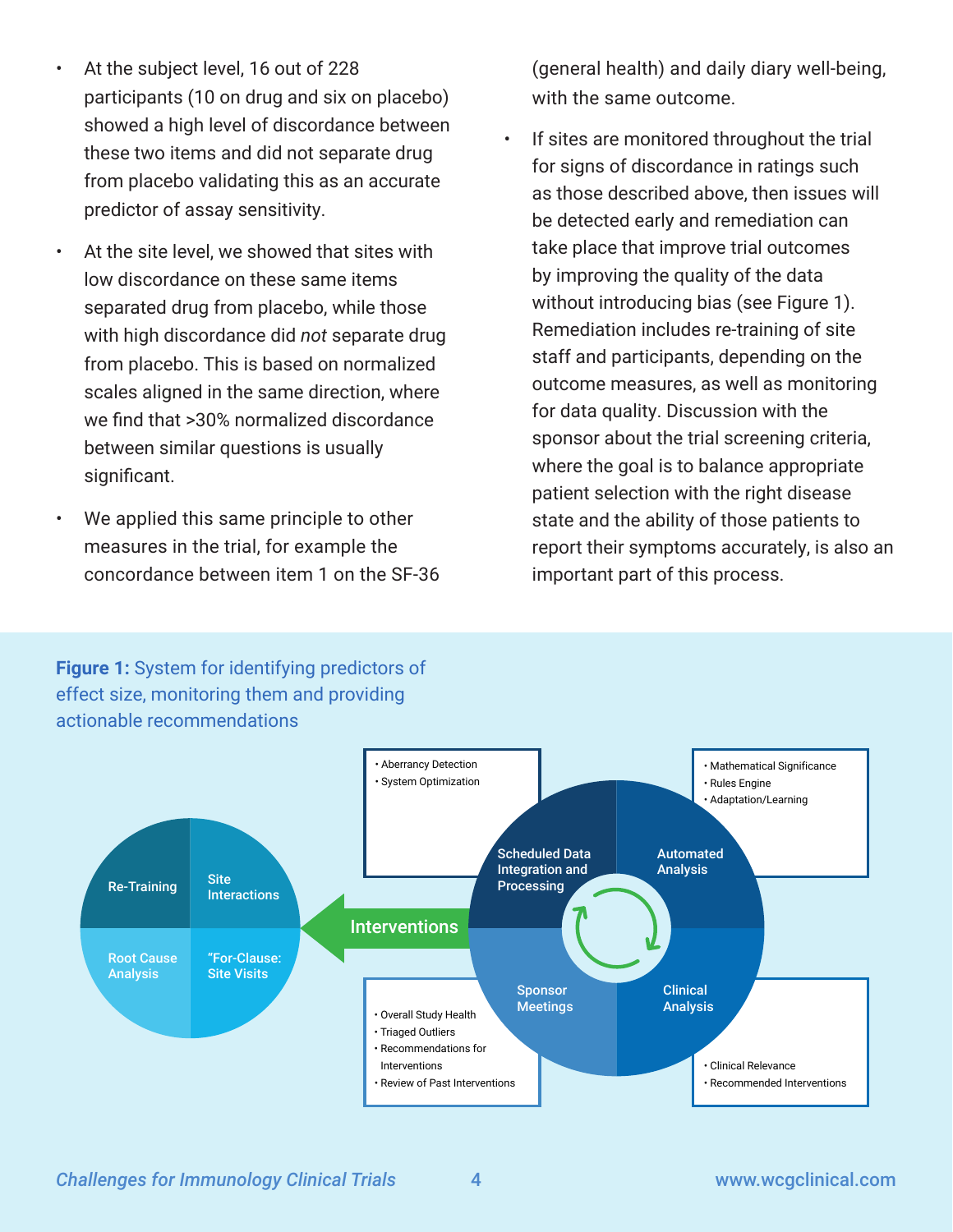# **Strengthen Trials with Central Imaging**

Trials should have objective endpoints, where possible; in several immunological indications, such as oncology and rheumatology, imaging provides that objective assessment. ISOcertified central imaging services, such as WCG Intrinsic Imagining, provide access to a network of over 500 fellowship-trained, board-certified radiologists in the required sub-specialties. Getting the best advice on the appropriate methodologies for assessing changes in disease state is critical. For example, plain film radiography used to be the gold standard for assessing changes in rheumatoid arthritis, however, MRI and ultrasound now have a much greater role to play.

John Clement, MD a radiologist at WCG Intrinsic Imaging, says, "Both ultrasound and MRI have made great strides in imaging the anatomic changes in rheumatoid arthritis. Both ultrasound and MRI allow for earlier detection of disease, before irreversible damage to joints has occurred."

"As clinical management continues to shift toward earlier detection of disease and aggressive therapeutic management, these imaging modalities will play a greater role in both disease diagnosis as well as the rapid assessment of response to DMARDs and biologic agents. The OMERACT MR and Ultrasound task forces continue to refine

*"Established imaging scoring systems will allow a more uniform approach to determining the effectiveness of therapies targeted to rheumatoid arthritis, both in the clinical and research arenas."*

scoring systems for quantifying the changes seen in rheumatoid arthritis. Established imaging scoring systems will allow a more uniform approach to determining the effectiveness of therapies targeted to rheumatoid arthritis, both in the clinical and research arenas."³

## **Managing the Funnel of Eligible Trial Participants**

Some immunology trials are unique in that trial participants whose disease is stable must wait for flare-up before they are eligible for trial entry. This presents some special challenges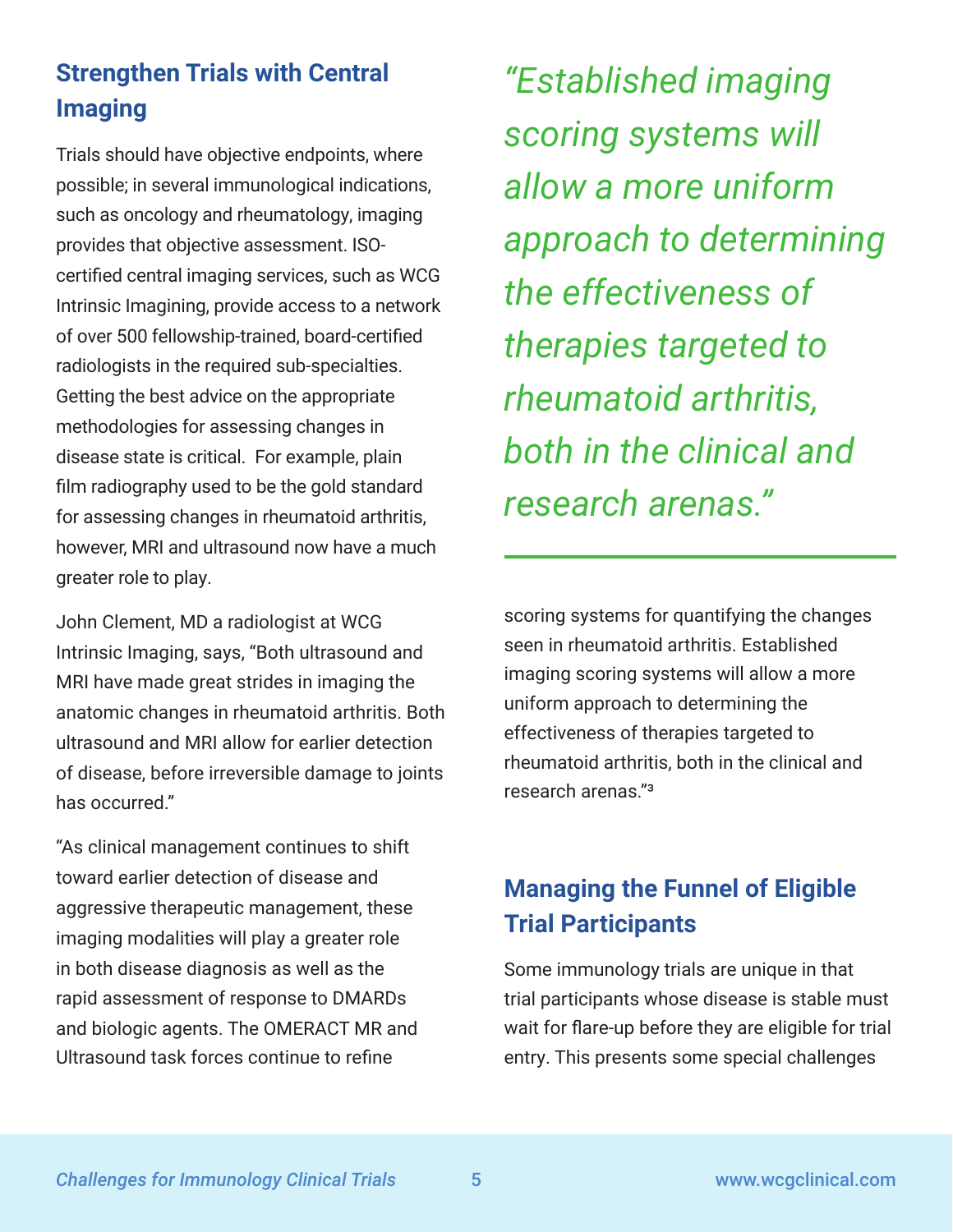around maintaining the interest of potential participants in the trial, tracking disease status and ensuring that they consider the trial as soon as they are eligible and before embarking on therapy that will likely exclude them from trial participation. The situation is compounded when there are multiple trials seeking participants in a highly competitive therapeutic area.

In a multi-protocol program in ulcerative colitis and Crohn's disease WCG's on-site clinical research coordinator (CRC) support was able to increase enrollment by an average of 50% (see Figure 2), through a combination of tactics which included

- The creation of a virtual waiting room where patients who were eligible for the trial could be tracked and supported pending the flare that would likely make them eligible for the study. CRCs contacted these people regularly to maintain their interest in the trial and keep it top of mind.
- Retrospective and prospective chart reviews fueled the pipeline of potential participants.
- Establishing a network of referral physicians, which was key in this competitive trial landscape. The CRCs performed multiple activities such as outreach, education and chart review with referral physicians.
- Creation of a central study website. Because of the disease awareness in these

indications this was an effective tactic. CRCs performed media referral processing, following up with potential participants very quickly to ensure that they did not get lost between responding on the website and being seen at an investigational site.



# **Cell and Gene Therapies Bring New Challenges**

At the end of 2020 there were at least 1,220 industry sponsored trials on-going in cell and gene therapy. This is a new development paradigm for many involved in those trials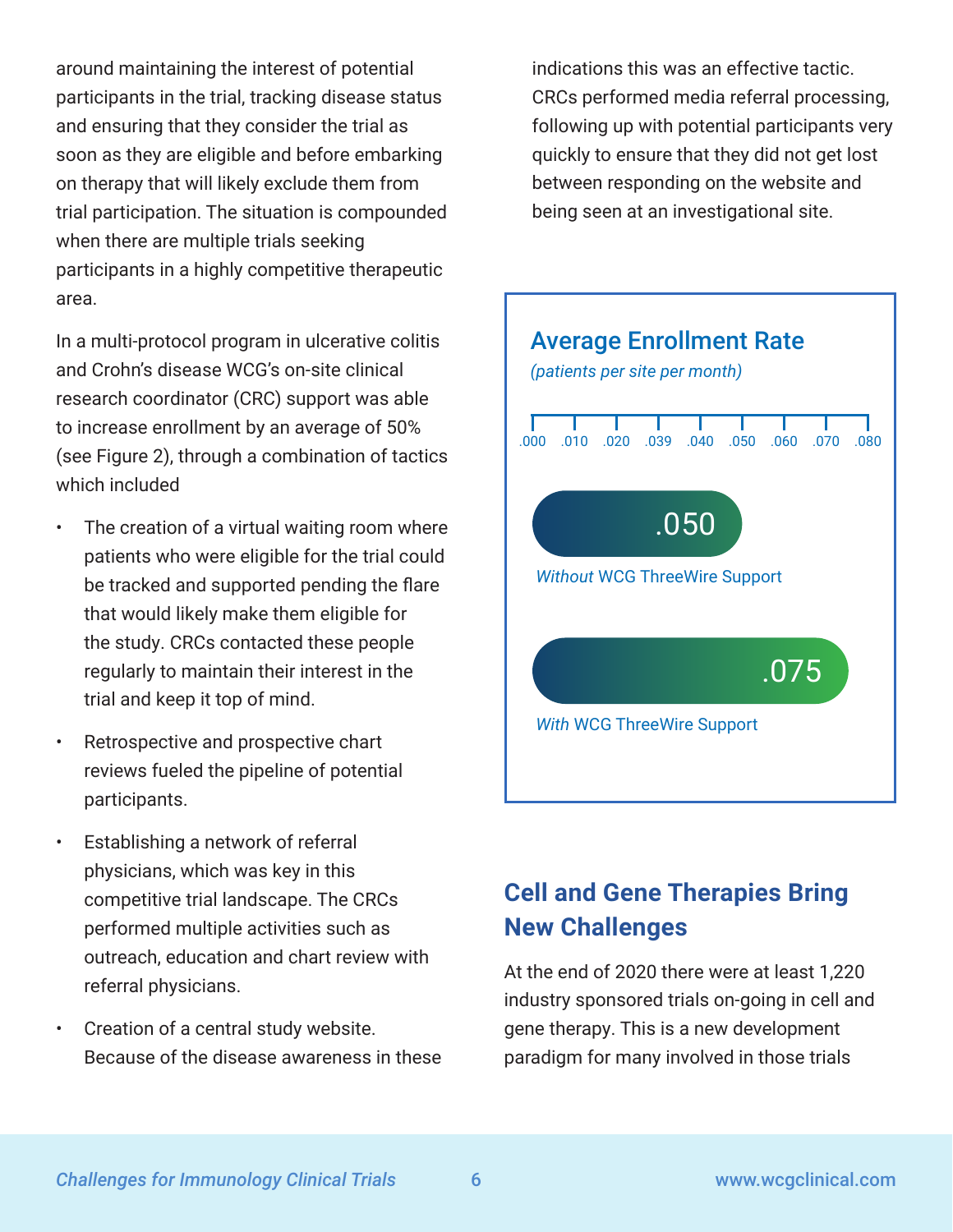and so the use of a trusted partner with experience in this this area is key to success. Our in-house expert and Senior Scientific Advisor for gene therapy, Dr Daniel Kavanagh PhD, RAC, can draw on his vast experience in

1) Protocol Design 3

- With any relatively new scientific area, protocol design and statistical decisions are especially challenging because of the lack of prior data and precedents.
- WCG Statistics Collaborative is led by Janet Wittes, PhD, who was a member of the FDA Cell and Gene Therapy Advisory Committee from 2015 to 2019. WCG Statistics Collaborative have experience supporting over 35 protocols in cell and gene therapy.

#### 2) The Need for IBC Review in  $4)$ Conjunction with IRB Review

- WCG has been providing IBC services to hundreds of clinical trial sites since the year 2000 and can assist with expert advice on the applicability of the NIH guidelines, document preparation and review.
- WCG IBC has extensive experience which includes vaccines, oncology immunology, and cellular immuno-oncology, as well as clinical trials modulating the immune response in the eye.
- Dr. Kavanagh has deep expertise in the use of IBC review having assisted with the administration of over 400 IBCs around the world.

this area to assist sponsors in designing and operationalizing their cell and gene therapy clinical trials.

The following are four areas of this emerging treatment area that require special focus:

#### Finding Best-Fit Sites

- Our proprietary data base provides a view to over 95% of industry sponsored studies and a proprietary data base of over 220,000 investigators and more than 3,100 institutions.
- Cell and gene therapy trials require specific investigator expertise and experience and using out Site Intelligence analytics platform, we are able to identify investigators who have the patients, cell and gene expertise, quality, and capacity to take on your trial.

#### 4) Site Training

- Many sites are interested in participating in cell and gene therapy trials but not all are accredited or trained.
- FACT accreditation (http://factwebsite.org) is necessary for sites participating in cellular therapy. WCG has deep-rooted relationships with 209 of the 221 FACT accredited institutions. Our experts can assist you in navigating the accreditation pathway and provide specific ondemand training for your sites.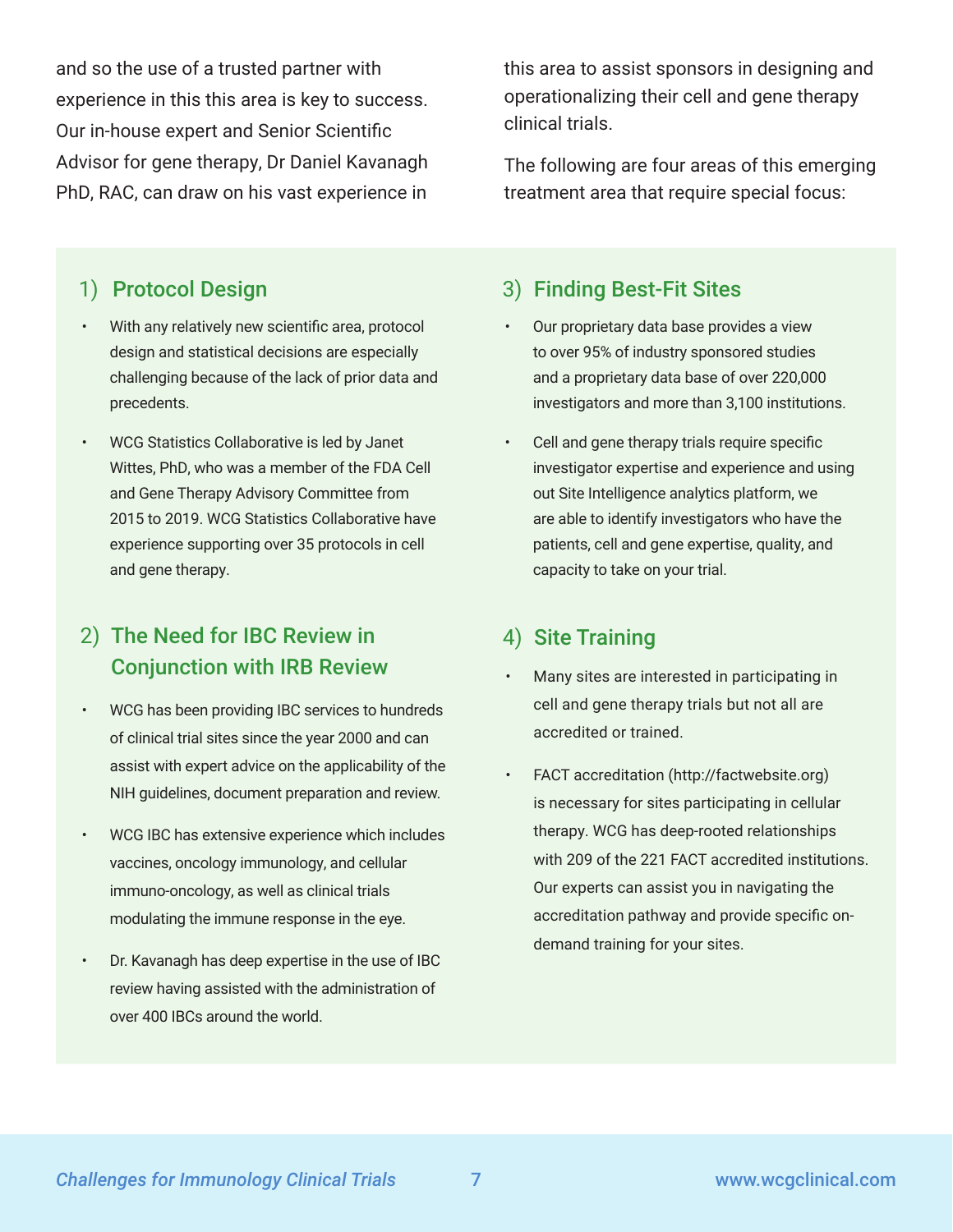## **Immunology and the Future**

Because immunological mechanisms play important roles in many aspects of the basic biology of disease, immunological therapies are being developed to address a wide variety of indications and disease states. These approaches may engage lymphocytes such as T cells, B cells and Natural Killer cells, as well as myeloid cells such macrophages and dendritic cells. Genetic modification tools being applied in this area include traditional viral vectors for gene delivery, as well as gene editing, base editing, and nanoparticle-mediated mRNA transfer.

As the breadth of potential intervention expands, immunological cell and gene therapy approaches are offering new hope in areas as diverse as oncology, infectious disease, autoimmunity, and diseases of the central nervous system.

The clinical trials in this exciting and groundbreaking area are complex and present particular challenges to sponsors and investigators. Expert advice and support will be needed to give each therapy the optimal chance to show its efficacy.

> Do you need support for an upcoming or ongoing immunology study?

**[SPEAK TO AN EXPERT](mailto:info@wcgclinical.com?cc=dtristao@wcgclinical.acom&subject=Emerging%20Biopharma%20Trial%20Solutions%20Inquiry)**